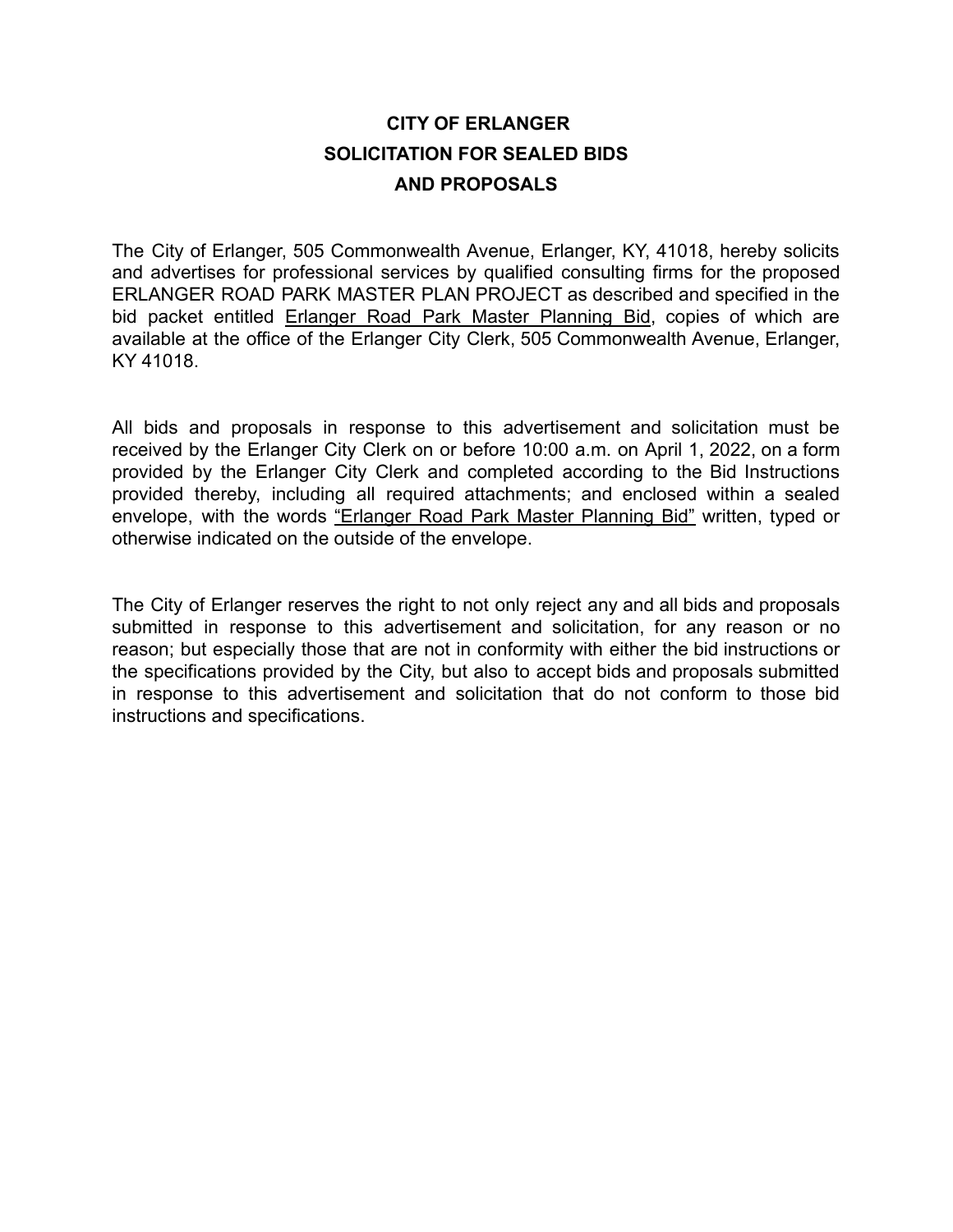# **CITY OF ERLANGER ERLANGER ROAD PARK MASTER PLANNING INSTRUCTIONS TO BIDDERS**

- 1. Read the Erlanger Road Park Master Planning Bid Form, Introduction, Scope of Service, Submittal Requirements, Selection Committee, Project Timeline, and Agreement attached hereto and made a part hereof by reference. They describe the specifications and contractual provisions related to your proposal. Any changes in those specifications or contractual provisions may invalidate any bid or proposal that includes those changes.
- 2. Complete the Bid Form attached hereto and made a part hereof by reference by providing the following information in the blanks for it:
	- 2.1 The amount of the bid or proposal.
	- 2.2 The complete name, address, telephone number and e-mail address of the Bidder/Vendor.
	- 2.3 The signature of the Bidder/Vendor or someone signing for the Bidder/Vendor.
	- 2.4 The printed name of the signatory.
	- 2.5 The date.
- 3. Complete the Agreement attached hereto and made a part hereof by reference by:
	- 3.1 Providing the printed name of the bidder as the Vendor in the blank in the first paragraph.
	- 3.2 Signing the Agreement at the end.
	- 3.3 Have the signature on the Agreement notarized.
- 4. All vendors must submit one (1) original and one (1) photocopy of the completed bid package.
- 5. Seal (both the original and photocopy) the signed Bid Form and signed and notarized Agreement with accompanying information within an envelope with the words "Erlanger Road Park Master Planning Bid" written or otherwise indicated on the outside of the envelope; deliver the sealed envelope to the office of the Erlanger City Clerk, 505 Commonwealth Avenue, Erlanger, Kentucky before 10:00 a.m., prevailing time on or before April 1, 2022**.**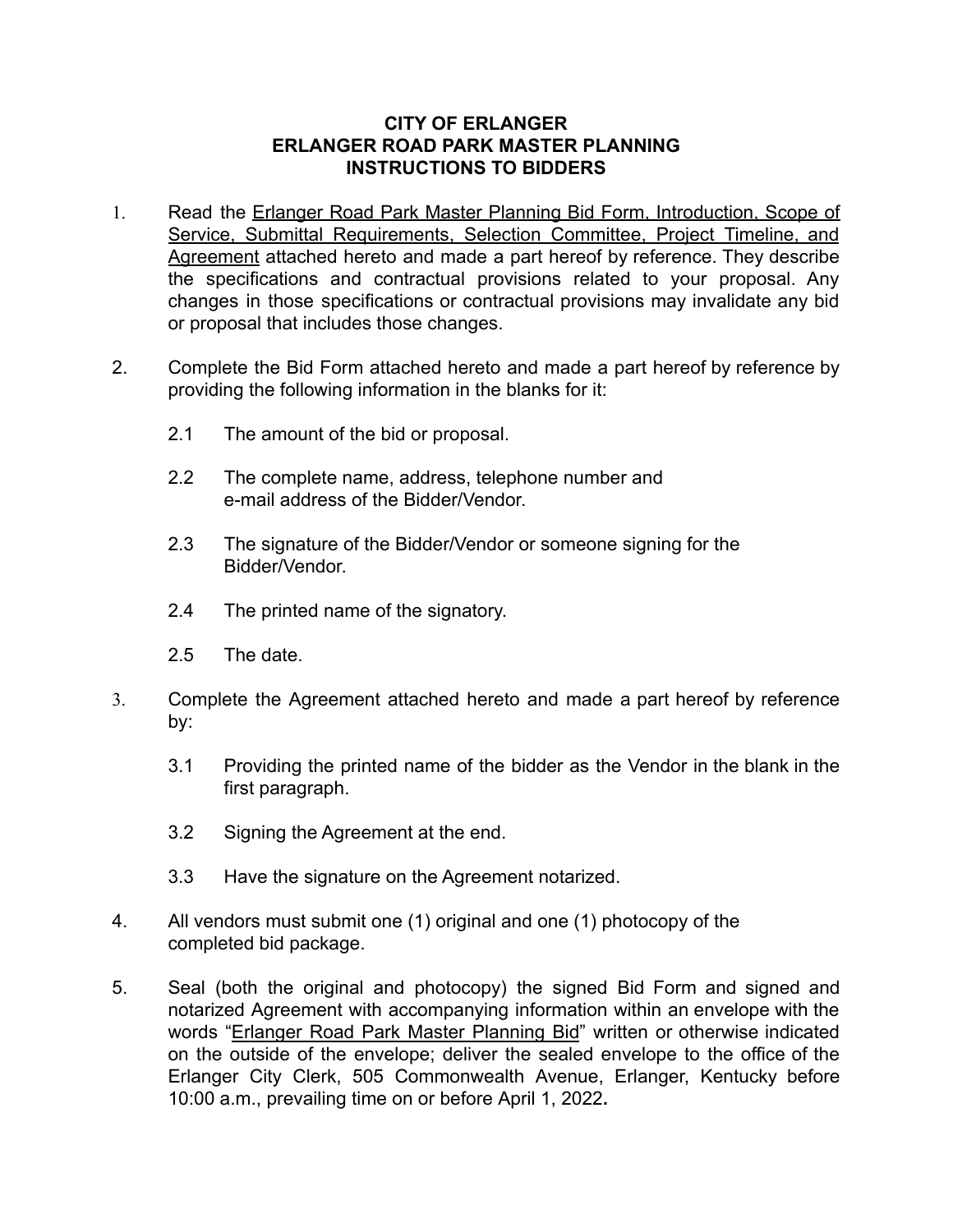#### **CITY OF ERLANGER ERLANGER ROAD PARK MASTER PLANNING BID FORM**

The undersigned Consultant hereby bids for professional services by qualified consulting firms for the proposed ERLANGER ROAD PARK MASTER PLAN PROJECT as described and specified in the bid packet entitled Erlanger Road Park Master Planning Bid attached hereto and made a part hereof by reference, for the "Amount Bid" indicated in this form; and pursuant to the terms and provisions of the Erlanger Road Park Master Planning Agreement attached hereto and made a part hereof by reference.

This bid, offer, and proposal is irrevocable until the expiration of sixty (60) consecutive calendar days after the date of this bid, offer and proposal and may be accepted by the City of Erlanger at any time prior thereto, provided that a copy of the Agreement attached hereto is signed on behalf of the City of Erlanger by the Mayor thereof and mailed by certified mail, return receipt requested.

The undersigned Consultant hereby authorizes the City to investigate the Consultant and inspect and copy any and all records, books of account, correspondence, or other documents reasonably necessary for the City to determine the responsibility and ability of the Consultant to comply with the terms and provisions hereof and the Erlanger Road Park Master Planning Agreement.

| Amount Bid                                                     |  |
|----------------------------------------------------------------|--|
| <b>Complete Name of Consultant</b>                             |  |
| Signature of Consultant or<br><b>Authorized Representative</b> |  |
| <b>Printed Name of Signatory</b>                               |  |
| <b>Complete Address of Consultant</b>                          |  |
|                                                                |  |
| <b>Telephone Number of Consultant</b>                          |  |
| E-mail address of Consultant                                   |  |
| Date                                                           |  |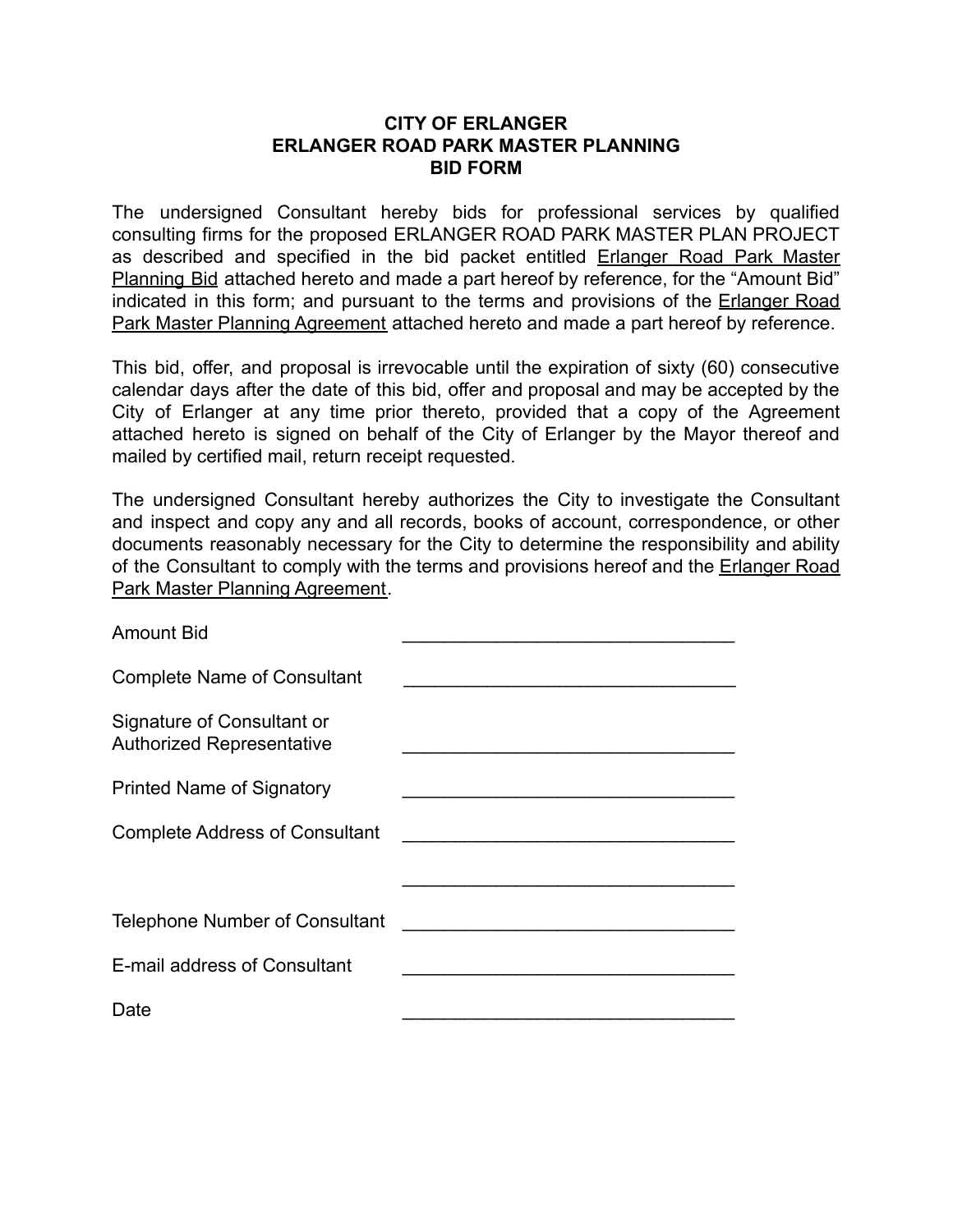# **CITY OF ERLANGER ERLANGER ROAD PARK MASTER PLANNING BID INTRODUCTION**

The City of Erlanger, Kentucky (the City) is requesting bids from qualified consulting firms to provide professional services to the City for the proposed "Erlanger Road Park" Master Plan. The selected firm will have proven experience and knowledge in park and recreation planning, project management, civil engineering, effective public engagement processes and work closely with the Mayor and other key City staff employees in preparing the plan.

The City of Erlanger is a suburban city located in northwestern Kenton County and was first settled in 1807 and later incorporated in 1897. The City is approximately eight and a half square miles in area with a year round population of nearly 20,000 residents. Erlanger services include full time Police, Fire/Rescue, Public Works (parks/recreation) and General Government Services operated under the Council-Manager form of government. The City of Erlanger is considered a premier community in the northern kentucky region offering residents and visitors a wide array of outstanding recreational activities.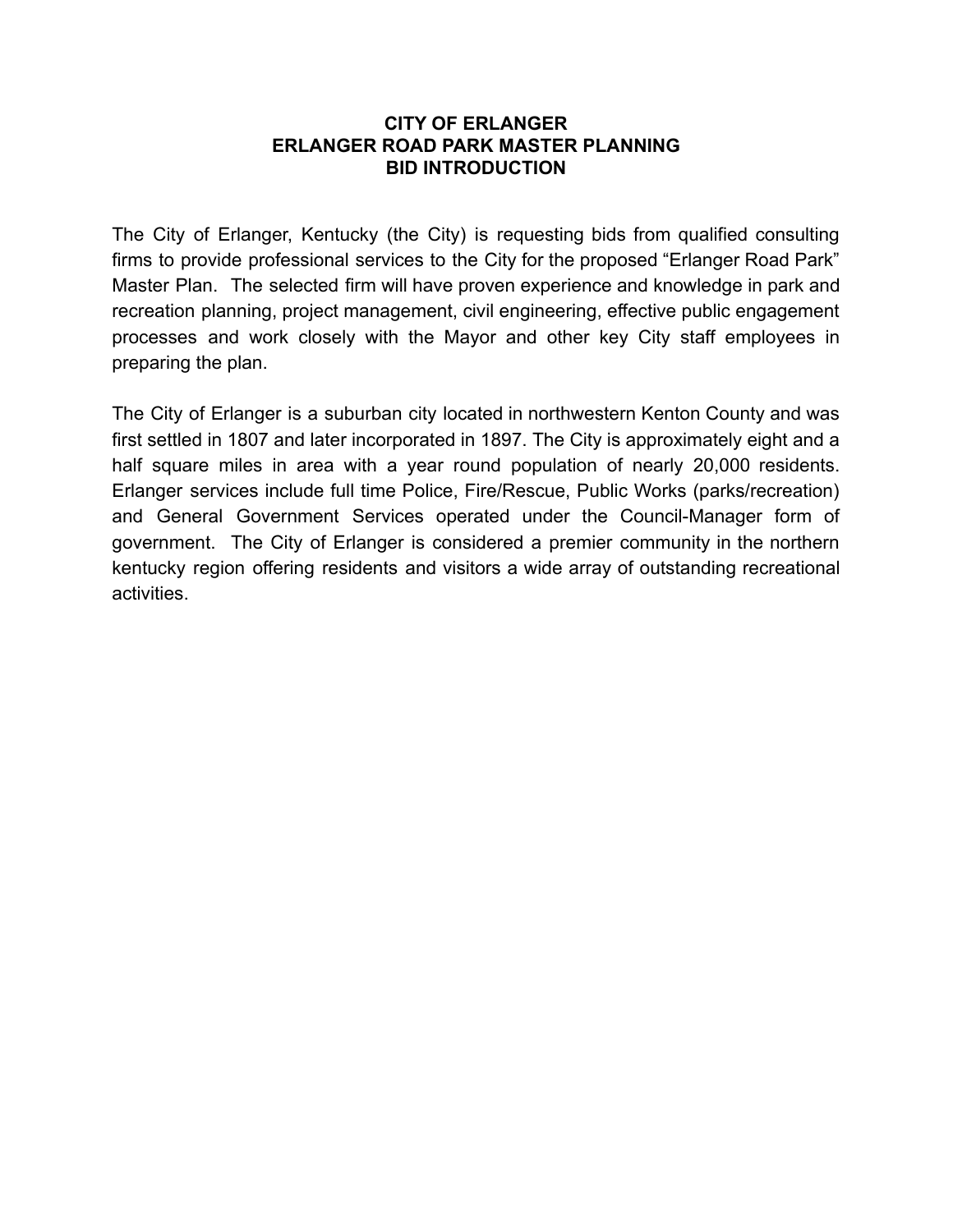# **CITY OF ERLANGER ERLANGER ROAD PARK MASTER PLANNING SCOPE OF SERVICES**

The following scope of services are presented for consideration and development of bids. Some elements identified below may be eliminated or modified for this particular project. Final elements will be determined following selection of the consultant. The proposed Erlanger Road Park will provide open space and recreational facilities that will contribute to the health and well being of area residents, enhance the integrity and quality of the natural environment, and attract visitors to the community thereby contributing to local tourism and economic development. To optimize the City's existing parks and recreation resources, as well as strategically plan for the future, the City is interested in preparing an Erlanger Road Park Master Plan. The master planning process is designed to ensure that the City of Erlanger's desire for exceptional parks and open spaces will continue into the future and that community resources will be dedicated to programs and facilities that are desired by and will be utilized by our citizens.

The Scope of Services for this project are as follows:

- Task 1 Project kick-off
- Task 2 Site Inventory, Mapping, Existing Conditions Inventory and Analysis
- Task 3 Stakeholder Engagement
- Task 4 Needs Assessment: Development of vision, design guidelines, and implementation strategy
- Task 5 Master plan development

This project shall include public involvement, with participation from the City Mayor and other key City staff employees. The selected Consultant must be prepared to present project updates at City Council meetings or at other public meetings at various stages of task completion (meetings may be held jointly or separately as determined by City staff).

- $\bullet$  Task 1 Project Kick Off
	- $\circ$  The Consultant will facilitate a kick off meeting with the Mayor and other key City staff employees to receive available information related to the project, identify and discuss any technical and policy issues, coordinate staff/consultant responsibilities, and refine the project scope of work and overall schedule.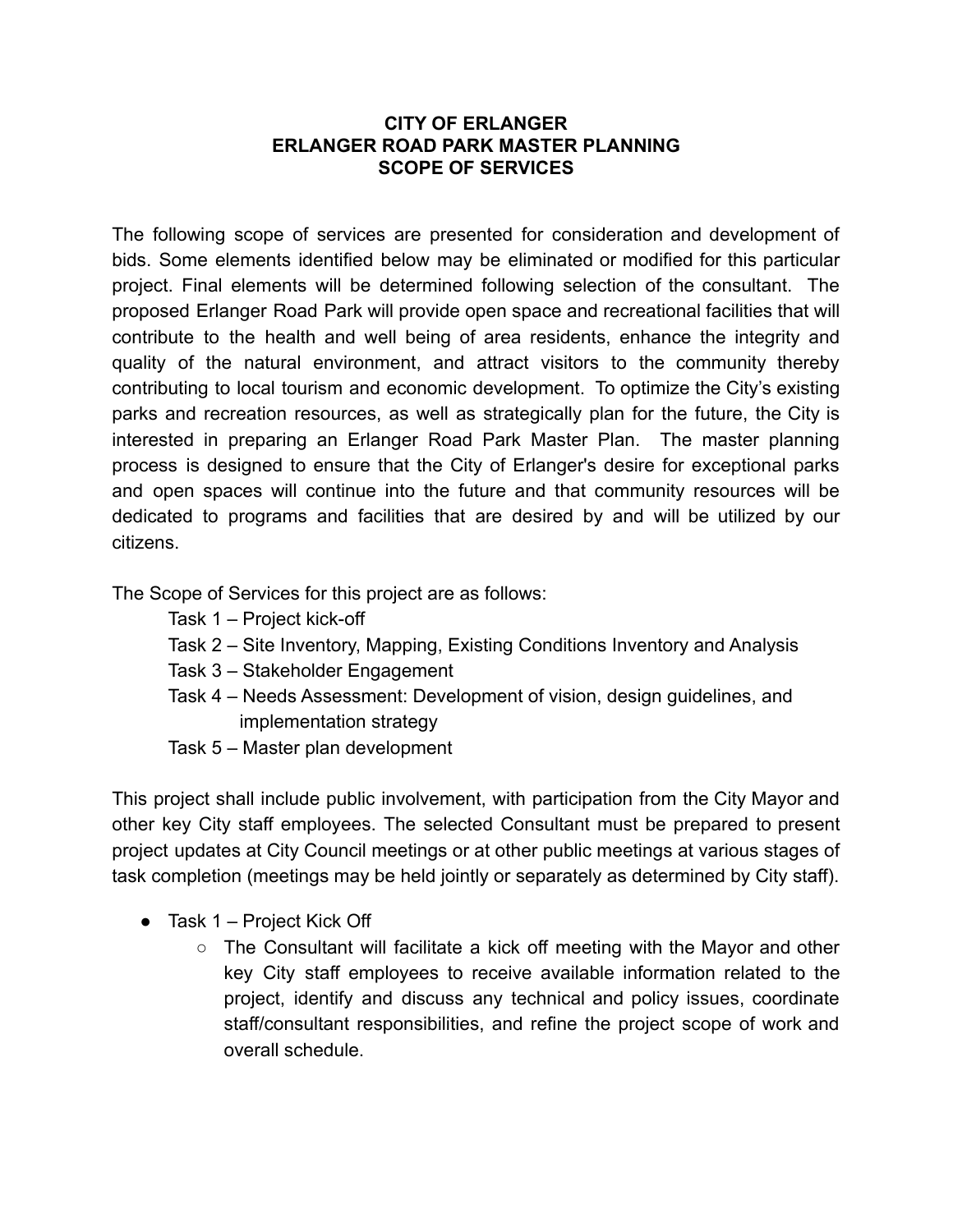- Task 2 Site inventory, Mapping, Existing Conditions Inventory and Analysis
	- Development of GIS Mapping of Project Area including current aerial photography, park location and project extents/acreage, contours, buildings, property lines/owners, current zoning and existing utilities, existing pedestrian ways/sidewalks.
		- This task includes a review of plans and documents that are relevant to the development of the Final Master Plan.
	- Analyze existing site conditions, historic soil findings, inventory all existing assets and site amenities and report all findings to the City. Make recommendations to the City for any soil borings, as necessary.
- $\bullet$  Task 3 Public Engagement
	- $\circ$  The City, in conjunction with the selected consultant, will identify local businesses and possible project stakeholders in the area then assist the City in determining levels of participation.
	- The consultant shall also outline a comprehensive public participatory phase of this planning effort, as appropriate. An emphasis must be placed on utilizing a diverse array of outreach methods, expanding the overall number of participants, and age range of participants. The Consultant must be prepared to demonstrate how this will be achieved.
	- $\circ$  As part of this project, the consultant shall provide the City with all possible grant funding opportunities that this type of project would qualify.
- Task 4 Needs Assessment, Development of Vision, Design Guidelines, and Strategy Needs Assessment
	- The following represents proposed park master planning needs:
		- Written statement of the Erlanger Road Park Vision.
		- Comprehensive design guidelines that collocate with Park and City branding.
		- Paved and unpaved walking trails interconnectivity to area businesses and nearby pedestrian ways.
			- Recommendations are to address and establish a connected system of sidewalks/trails to nearby businesses and identify future opportunities for improving the overall pedestrian connectivity in this area.
		- Dog Park
			- Identify areas and propose multiple configuration possibilities for a fenced dog park area with site amenities.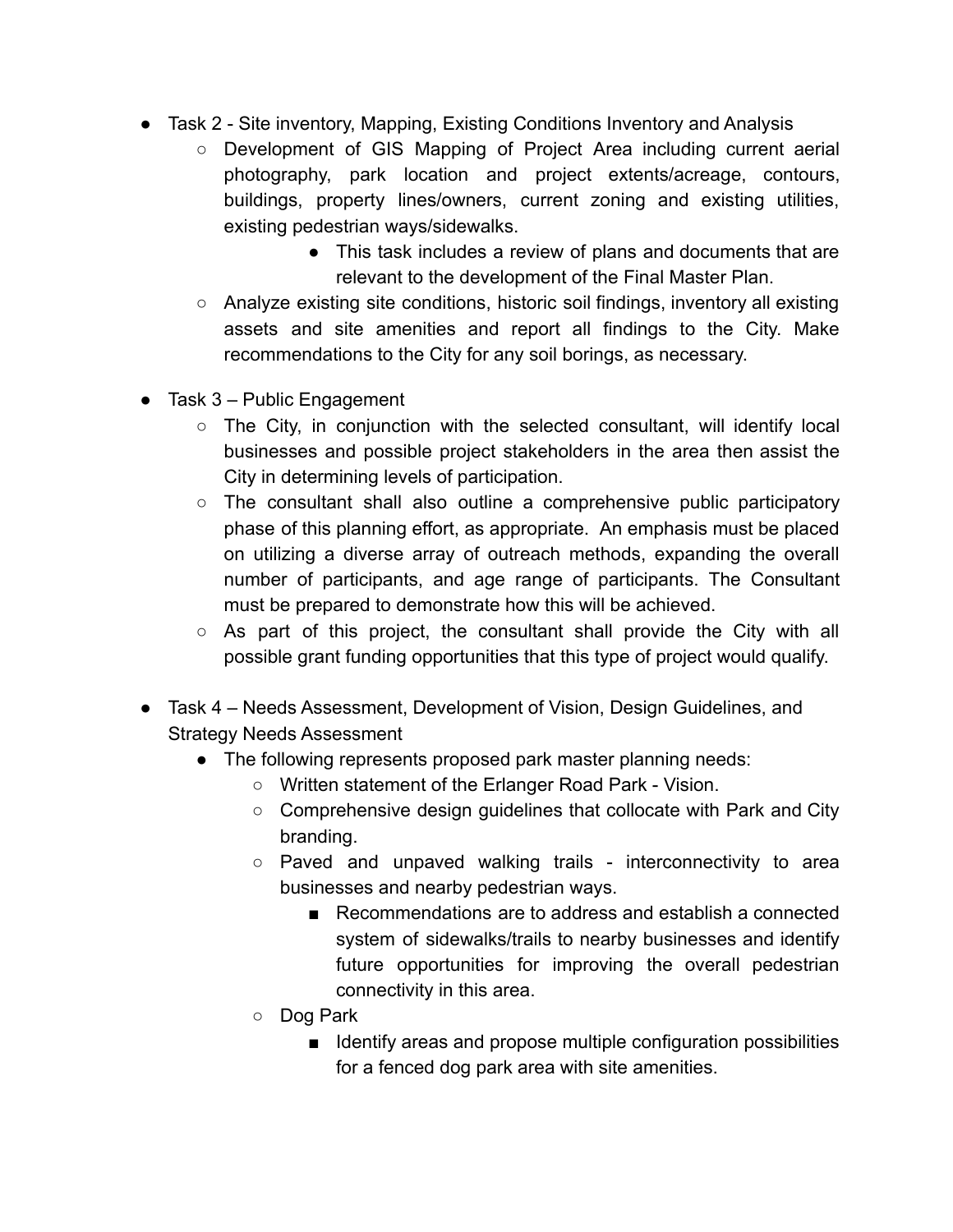- Nature Center
	- Identify locations for a nature center facility with associated parking areas with capacities.
		- Provide multiple conceptual layouts with elevation design criterias.
		- Provide programming possibilities.
- Open Space
	- Identify opportunities for open space and programming possibilities.
- Parking Facilities
	- Identify overall parking needs, specific needs, and multiple layouts for each.
- Park Naming/Signage
	- Work with the City on "park name" development along with conceptual park, facility, and wayfinding signage options must meet the City's current signage masterplan.
- Design criteria for identity/theme/branding possibilities
- Safety and Security Analysis
	- Provide recommendations for site safety and security for the final master plan concept.
- Determine future park maintenance and programming needs
	- Provide annual manpower estimations for general maintenance and programming needs.
- Public Outreach/Input and Education
	- Provide strategy for gathering input from local business, property owners, and stakeholders along with a long range plan for publicizing this proposed park.
- Evaluation and functionality of existing site conditions
	- Provide site analysis of existing topography and site conditions as it pertains to proposed site amenities.
		- Amenities shall include the development of unique "water features" that can be incorporated in or near the site's existing streams.
- Task 5 Final Master Plan Development
	- The Master Plan for the Erlanger Road Park should reflect the needs of the residents and visitors by setting standards for appropriate facilities, services and provide a guiding document for future development. The overall design concepts and standards, through a strategic phased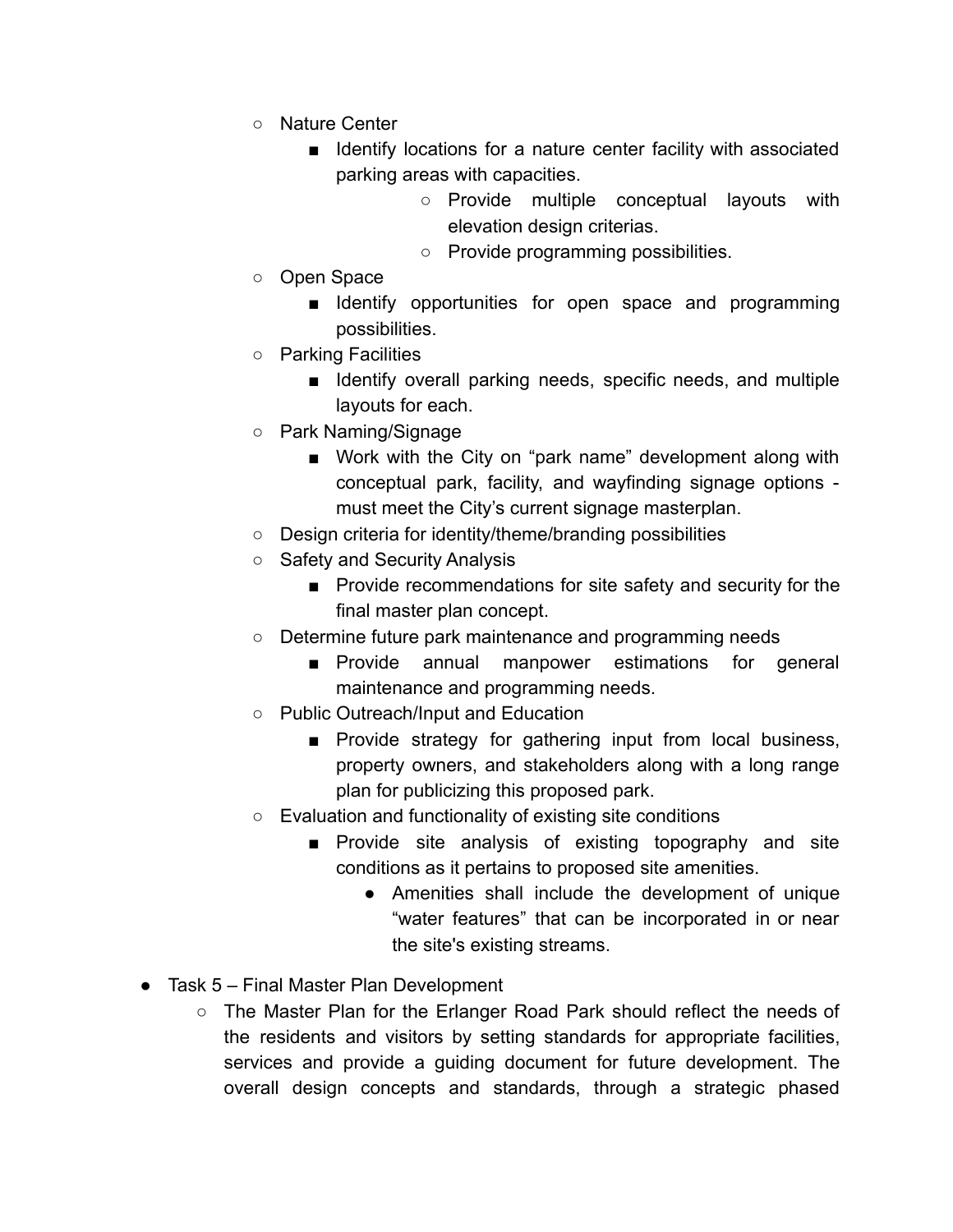approach will provide and sustain the level of park and recreation services that are consistent with the City of Erlanger's vision.

- As part of the Master Plan the consultant shall prepare detailed cost breakdown for all proposed improvements along with multiple phased approach/strategies with cost breakdowns for each.
- The Final Master Plan must be formatted with a template that may be updatable as desired by the City.
- The City is to receive color renderings of the master plan for the purpose of public display.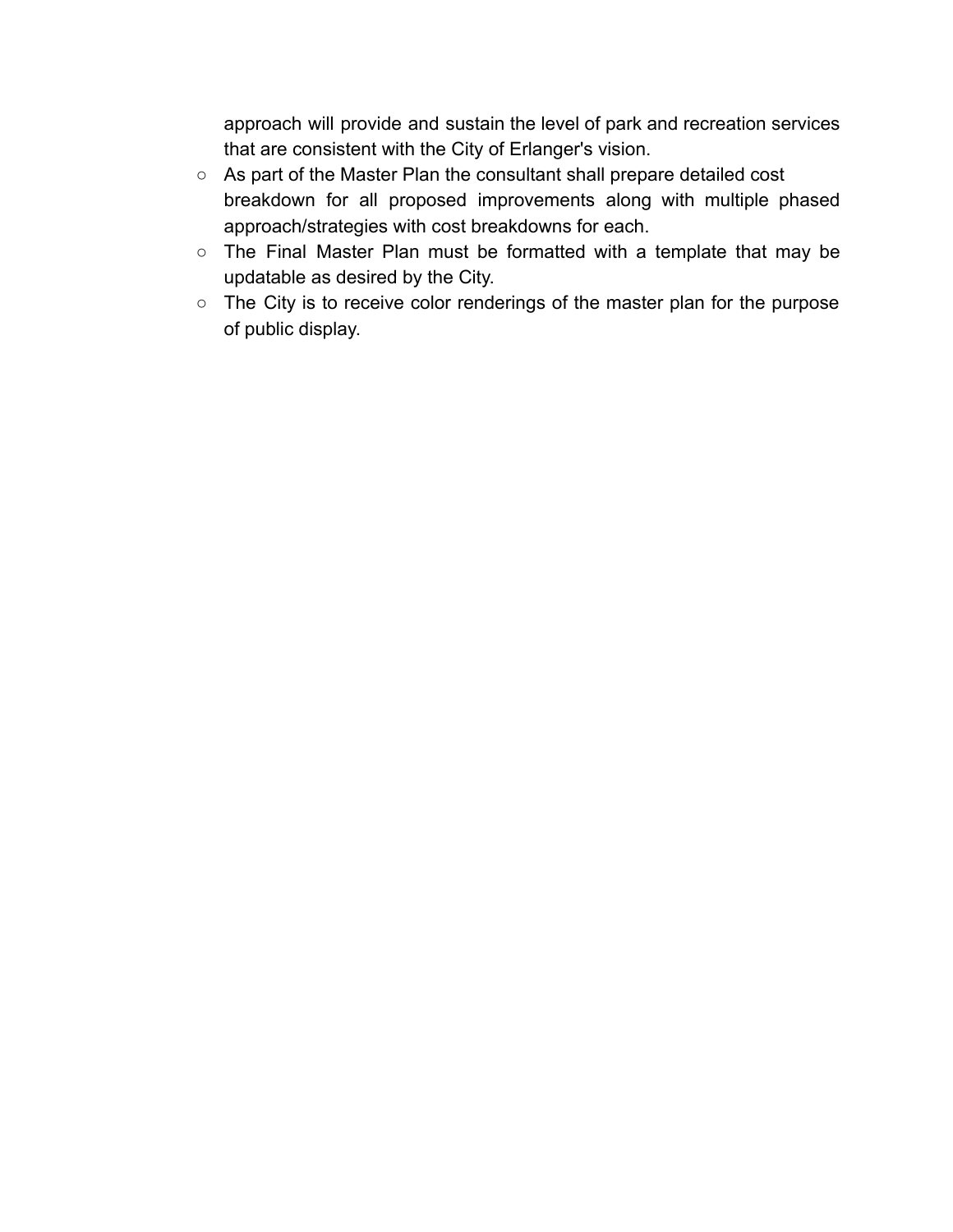# **CITY OF ERLANGER ERLANGER ROAD PARK MASTER PLANNING BID SUBMITTAL REQUIREMENTS**

Please provide the following in your proposal:

- Cover letter.
- Firm's executive summary and understanding of the project and opportunities.
- Project approach, experience of the firm in a brief profile.
- Relevant experience and professional discipline of the key individuals that will work on this project.
- Provide three (3) client references for similar park projects led by the proposed Project Manager.
- Provide a proposed Milestone Schedule that illustrates the total project time to complete this project beginning the day the Notice to Proceed is issued through the end of the Final Master Plan Design/Meeting Phase. The desired completion date of the Master Plan process and submission of the final plan is December 15, 2022.
- Provide hourly rates for all consultant staff members who may work on this project.
- Provide a maximum Professional Fee amount inclusive of all fees and expenses.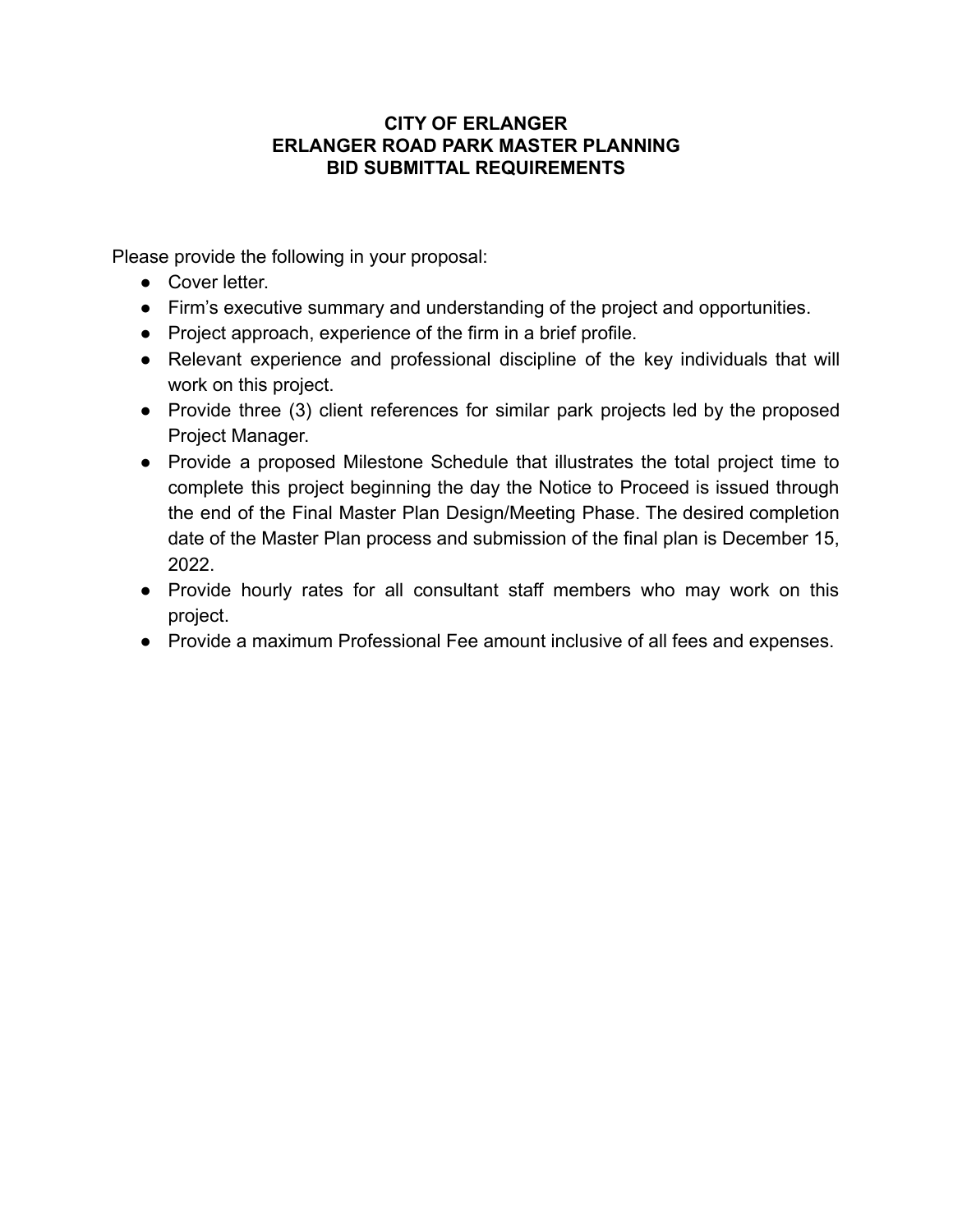### **CITY OF ERLANGER ERLANGER ROAD PARK MASTER PLANNING SELECTION COMMITTEE**

- The City Mayor and other key City staff employees will review and evaluate all firms responding to this bid. The City, at its sole discretion, may contact the references of the projects listed in response to this solicitation as a part of the evaluation process. Shortlisted firms may be interviewed for final selection. The City's intention is to enter into negotiations with the selected firm based on the City's schedule provided herein. Bids will be evaluated on the following criteria:
	- Scope, quality and creativity of services proposed.
	- Level of understanding of the project goals and sensitivity to the City of Erlanger's desire to develop exceptional parks.
	- Qualifications and experience of the person(s) assigned to perform services to the City; Depth of interdisciplinary skills related to park master planning, recreation planning and operations analysis, economic feasibility and public engagement.
	- Cost of services.
	- Schedule for completion. Time is an important aspect of the project and if the consultant does not believe the schedule is achievable, please indicate the reasons and provide an alternative schedule.
	- Demonstrated record of past performance with references. Bidders shall include a minimum of three (3) references for similar projects completed.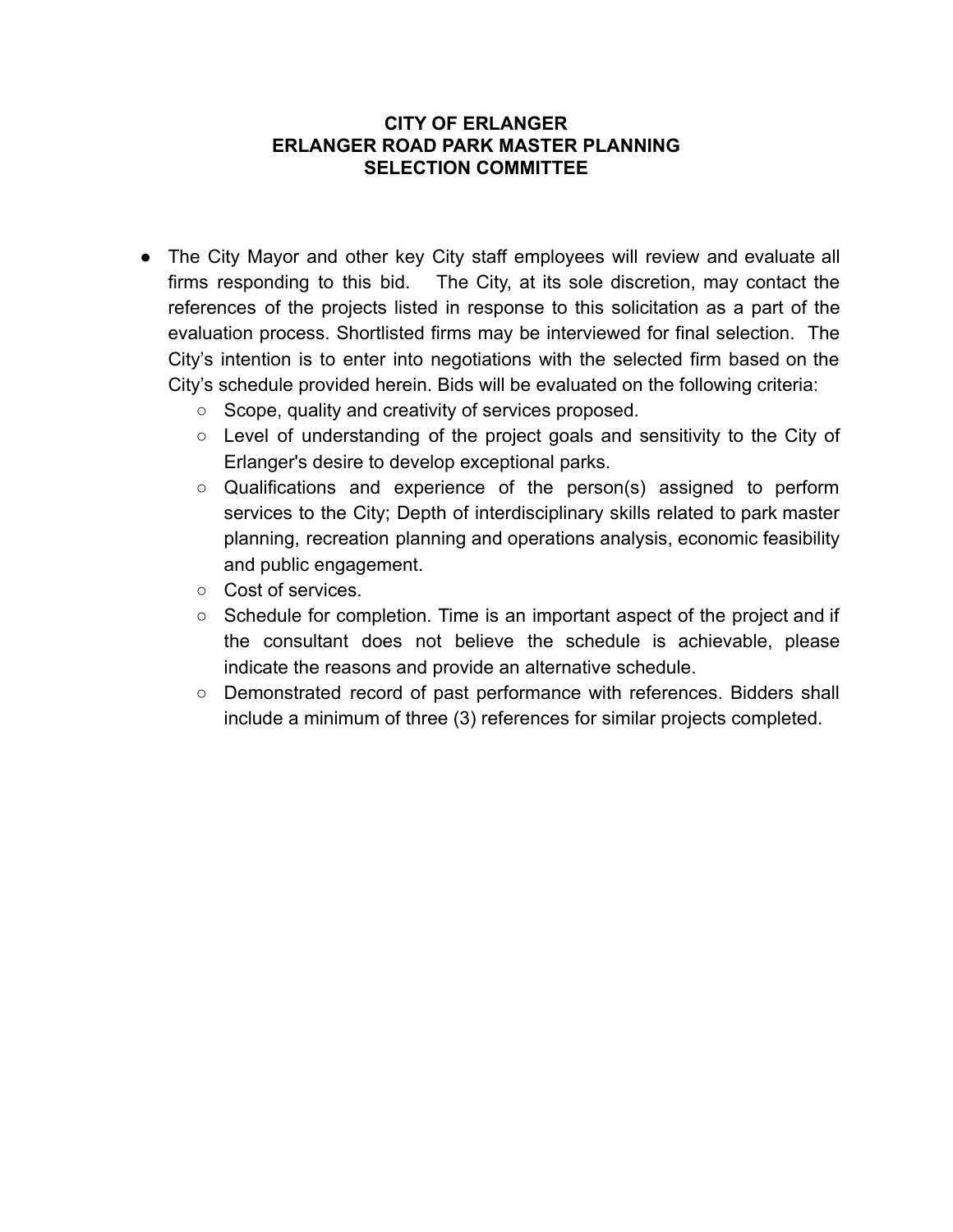# **CITY OF ERLANGER ERLANGER ROAD PARK MASTER PLANNING PROJECT TIMELINE**

| Advertisement                              | March 14,      | 2022 |
|--------------------------------------------|----------------|------|
| Deadline for Proposal Submission:          | April 1,       | 2022 |
| <b>Consultant Presentations/Interviews</b> | April 18 - 22, | 2022 |
| <b>Consultant Selection</b>                | May 1,         | 2022 |
| <b>Project Start Date</b>                  | July 1,        | 2022 |
| <b>Project Completion Date</b>             | December 15,   | 2022 |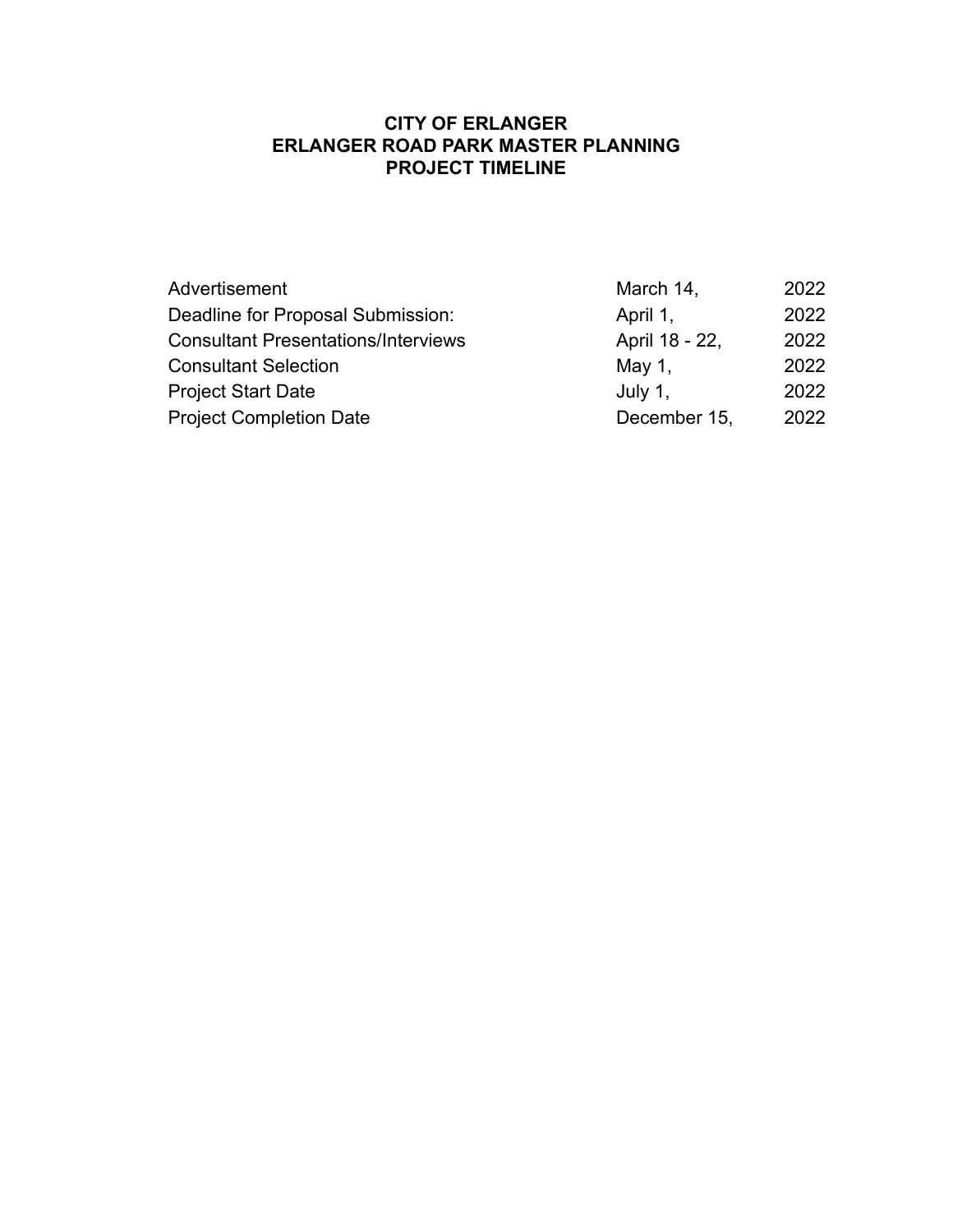# **CITY OF ERLANGER ERLANGER ROAD PARK MASTER PLANNING BID AGREEMENT**

This Agreement is by and between the CITY OF ERLANGER, a city in Kenton County, Kentucky, which shall hereinafter identified and referred to as the "CITY" and \_\_\_\_\_\_\_\_\_\_\_\_\_\_\_\_, who shall hereinafter be identified and referred to as the "CONSULTANT";

# **WITNESSETH:**

**WHEREAS,** the City has provided for the making of a public improvement known as the "Erlanger Road Park Master Planning Bid", hereinafter referred to as the "Project", and is described in the bid packet provided by the City of Erlanger; and

**WHEREAS,** on March 14, 2022, the City advertised in the Kentucky Enquirer and on the City's website at [www.erlangerky.gov](http://www.erlangerky.gov) for bids to provide all qualified professional services for the Erlanger Road Park Master Plan, with accompanying information attached hereto and made a part by reference; and

**WHEREAS**, on April 1, 2022, the City received the bid from the Consultant attached hereto and made a part hereof by reference; and

**WHEREAS,** the bid of the Consultant was approved by the Mayor of the City of Erlanger; and

**NOW, THEREFORE,** in consideration of the mutual and reciprocal covenants herein, the City and the Consultant hereby agree as follows:

#### **1.0 Time of the Work of the Consultant**

The Work of the Consultant **shall begin** on **July 1, 2022** and after this Agreement is signed on behalf of the City and a copy thereof mailed to the Consultant by certified mail, return receipt requested; and the project **must be completed by December 15, 2022.**

#### **2.0 Quality of Consultant's Work**

The Consultant shall and hereby agrees that all of the Work of the Consultant shall be of superior quality.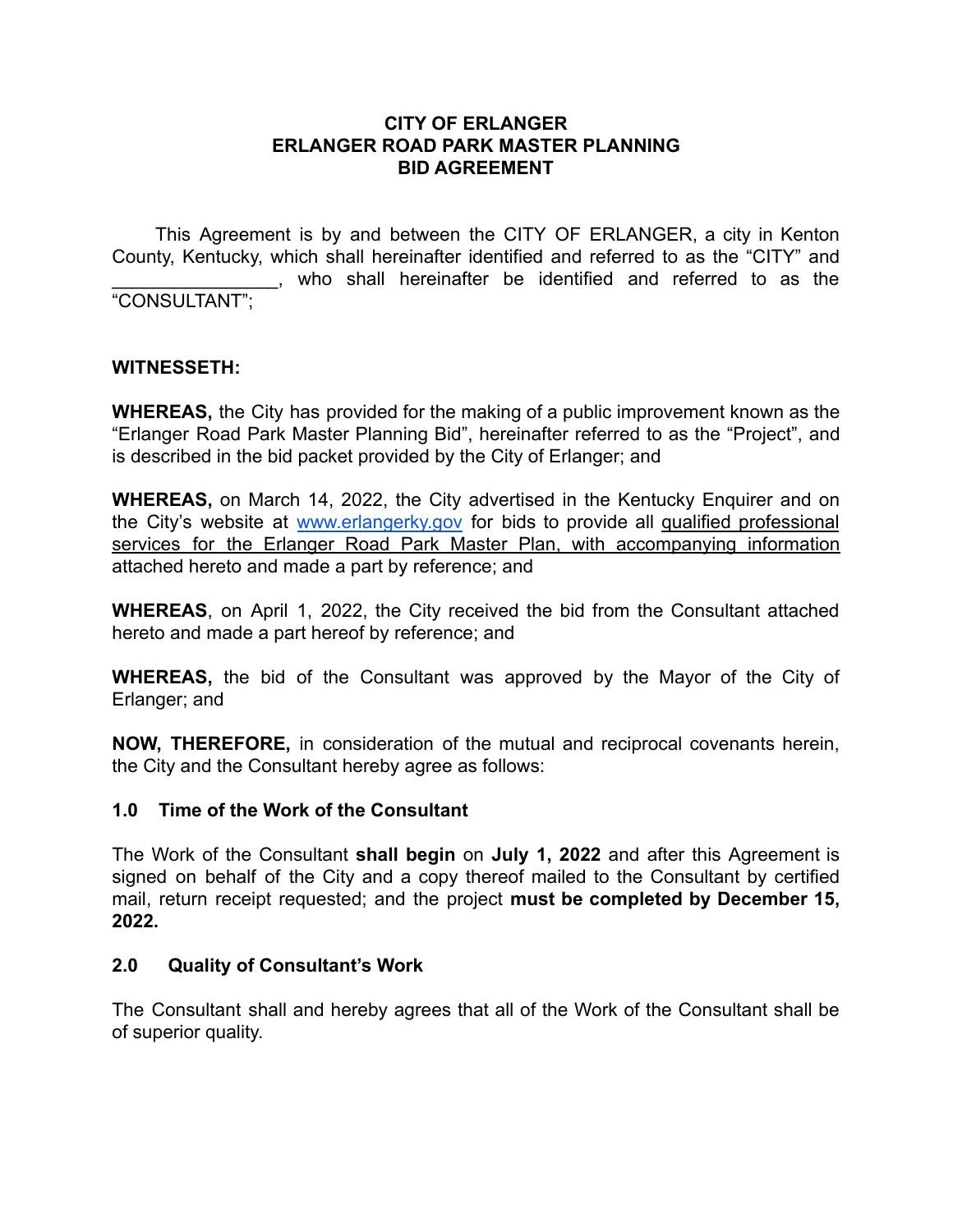# **3.0 Payments to Contractor**

Payments to the Consultant will be made no more frequently than once a month.

# **4.0 Miscellaneous Provisions**

# **4.1 Governing Law**

This Agreement shall be interpreted, construed and governed by Kentucky law.

# **4.2 Severability**

If any provision of this Agreement shall be determined by a Court of competent jurisdiction to be invalid and enforceable, such determination shall not affect the validity or enforceability of the remaining provisions of this Agreement, all of which shall remain in full force and effect.

# **4.3 Assignability**

This Agreement may not be assigned by the BIDDER without the written consent of the City.

# **4.4 Amendment**

This Agreement may be amended only by a written agreement signed by the City and the BIDDER

# **4.5 Prior Agreements**

This Agreement constitutes the entire agreement and understanding between the BIDDER and the City in regard to the subject matter thereof; and it supersedes all prior agreements, representations and understandings between them, written or oral.

# **4.6 Headings**

Headings of the paragraphs and subparagraphs of this Agreement have been inserted for convenience of reference only, and shall in no way affect the interpretation of, restrict or otherwise modify any of the terms and provisions hereof.

# **4.7 Waiver**

No consent to or waiver by either Erlanger or Recipient of any breach or default of any provision of this agreement by the other, whether expressed or implied, shall constitute or be interpreted as a consent, waiver or excuse for any other subsequent breach or default of the same or any other provision of this Agreement.